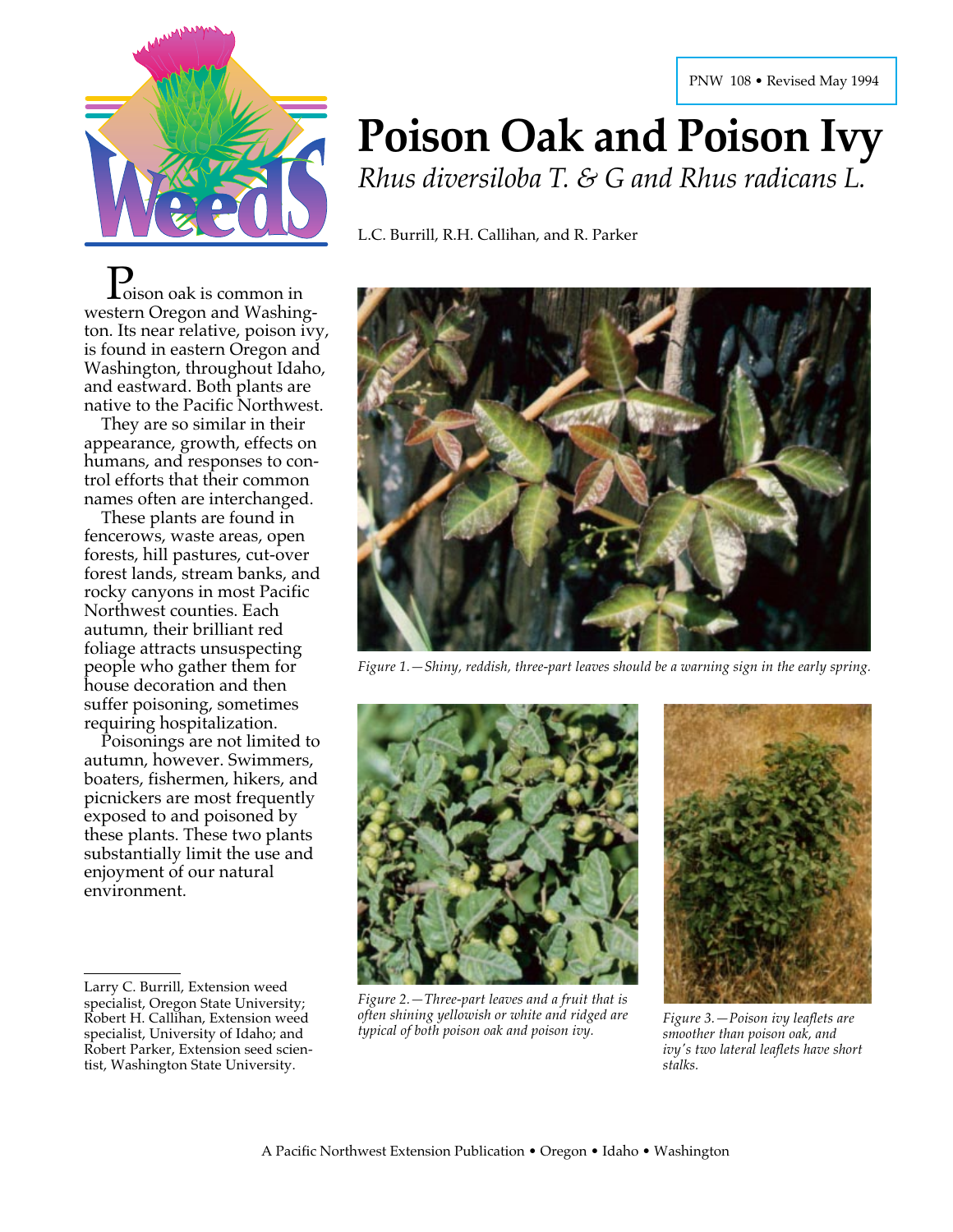### **Value and Use**

Poison oak and poison ivy are eaten by goats and sheep as well as deer and other wildlife. Animals do not appear to be sensitive to the poison. Bees make a popular honey from their pollen, the only part of the plant that does not contain the toxic substance. Birds feed on the fruits during the winter and are largely responsible for the number of plants, especially near trees and fences.

These values generally are not considered significant virtues, however, since many nonpoisonous and desirable plant species, both native and introduced, provide equal or better animal forage and erosion control. The colorful autumn foliage adds to the scenic beauty of the countryside, but is a deceptively sinister attraction.

### **Identification**

Poison oak and poison ivy are in the Sumac (*Anacardiaceae*) family. The major taxonomic authority in this region, *Vascular Plants of the Pacific Northwest* (by Hitchcock, et al.), assigns the name *Rhus diversiloba* T. & G to poison oak and *Rhus radicans* L. to poison ivy. The names *Toxicodendron diversilobum* for poison oak and *T. radicans* L. or *T. rydbergii* for poison ivy also have been used.

Poison ivy and poison oak normally grow as shrubs from 3 to 10 feet tall, but they also grow as woody vines that twine around trees and larger shrubs. They reproduce both by seed and by lateral underground rootstocks. The vine develops rootlets on the stems, enabling the vines to adhere to tree trunks and other surfaces.

Poison ivy and poison oak are readily identified by their leaves. Young leaves are shiny red, turning to shiny green. Leaflets are from  $\frac{1}{2}$  to nearly 2 inches long. They grow in groups of three on a common stem and resemble oak or ivy leaves. Each of the three leaflets of poison ivy has a stalk, whereas only the terminal leaflets of poison oak have stalks. The tips of poison ivy leaflets are acutely pointed, while poison oak leaflets are more rounded. The leaf surface is glossy and may have a blistered appearance. Flowers are greenish-white, about 1 ⁄4 inch across, and are borne in clusters on a slender stem. The fruits are white, berrylike, glossy and dry when ripe, with a striped stone inside the papery shell. Berries of poison ivy are about 1 ⁄6 inch in diameter, whereas those of poison oak are slightly larger.

## **Poisoning**

**Caution:** If you know or suspect that you are susceptible and you intend to work near poison ivy or poison oak, avoid both direct and indirect contact with the plants. Wear rubber gloves and other protective clothing.

All parts of poison ivy and poison oak plants except the pollen contain an extremely poisonous oily substance, urushiol, during the entire year. This toxin causes painful irritation and blistering of the skin. Poison ivy and poison oak dermatitis is apparently an anaphylactic reaction; that is, it occurs only after sensitization by previous exposure. Human reactions vary from extreme

susceptibility to near immunity. Many people are immune when young, but suddenly or gradually become sensitive with age, possibly due to sensitization through repeated exposure.

A few cases have resulted in death because the poison affected large areas of the body or was severe internally. Such cases are rare, but doctors should be consulted in moderate to extreme cases.

To cause poisoning, the oil usually must contact the skin, either directly by touching the plant, or indirectly by touching things that have touched the plant such as gloves or other clothing, tools, animals, water, or firewood. The toxin may move systemically within the body after penetrating the skin. Broken blisters will not spread the poison because their content is solely body fluid. The harmful oil infiltrates the inner skin almost immediately. The exact time depends upon the amount of oil the skin has come in contact with.

Symptoms can begin within a few hours after contact, or can arise 3 to 5 days later. Washing is important to remove excess poison which might be transmitted to other parts of the body or to another person.

People who are exposed to poison ivy or poison oak should thoroughly wash the exposed skin with soap and cold water, followed with rubbing alcohol or a solution of water and alcohol in equal proportions to dissolve the unabsorbed poison. This solution must be used liberally to remove the poison, because the solution only flushes away the poison—it does not inactivate it. Bathing only spreads the toxic liquid to contaminate other body parts because the oil is transported by water.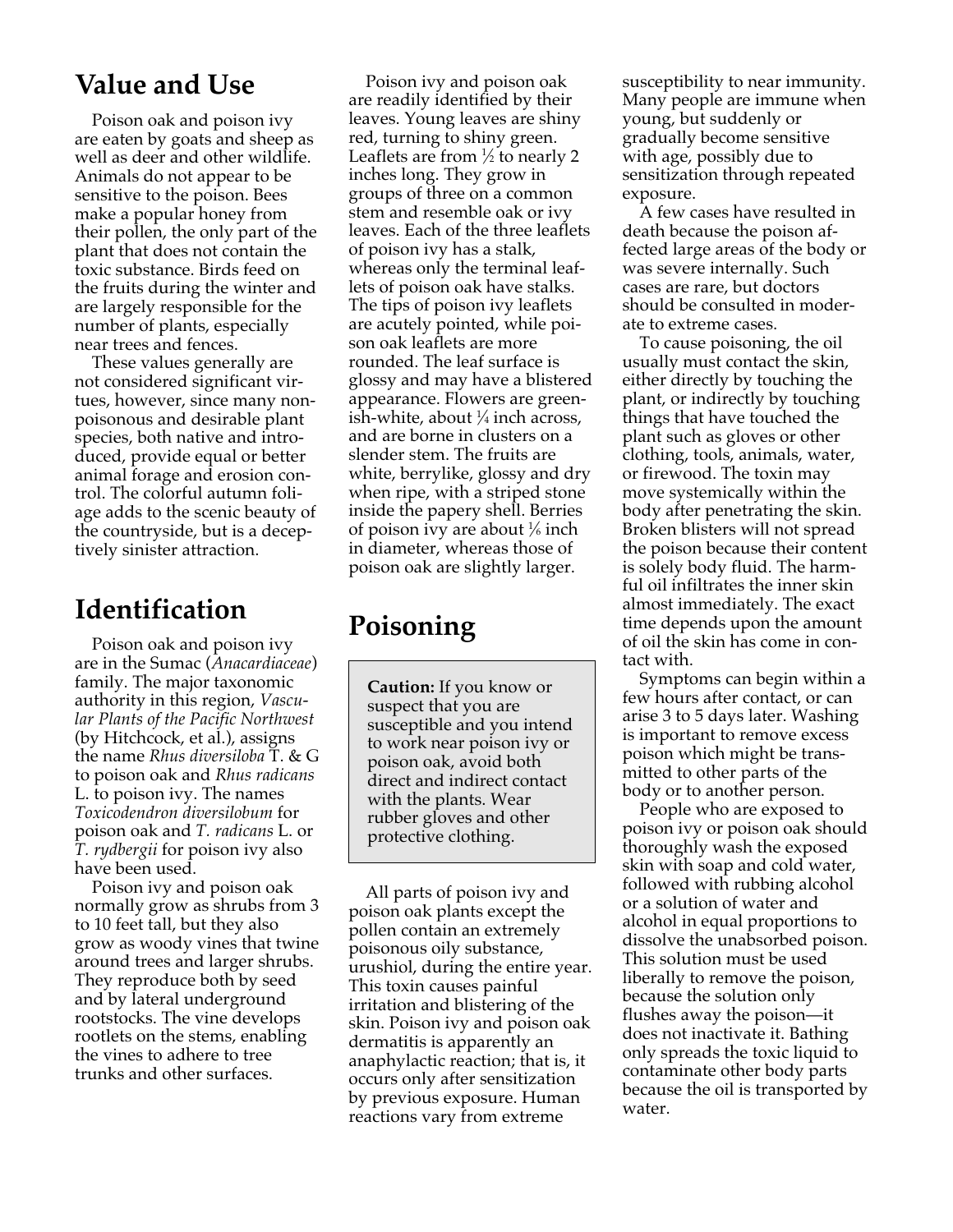Contaminated clothing and bedding can carry the poisonous oil for years. If poisoning occurs even after laundering, dry cleaning may be necessary. Do not wash contaminated clothes with other clothes. Take care to rinse the washing machine thoroughly.

Smoke from burning poison ivy and poison oak has poisoned people who were otherwise immune. Inhalation of such smoke results in lung poisoning that can require hospitalization and intensive care. The oil is not volatile at bonfire temperatures. Any transmission from smoke is by droplets on particles of dust and ash in the smoke, rather than from vapors.

### **Control**

#### **Mechanical Control**

Poison ivy and poison oak plants can be removed by grubbing or hand pulling in areas that contain valuable ornamentals. All precautions discussed above should be followed. Persons who are sensitive to poison ivy and poison oak probably should not attempt hand methods of control. Roots and rootstocks can be removed most easily when the soil is thoroughly wet. Grubbing or pulling when the soil is dry and hard is almost futile because roots break off in the ground, leaving large pieces that can sprout vigorously later.

Poison ivy and poison oak vines climbing on trees should be cut at the base, and as much of the vine as possible should be pulled away from the tree. Often, tree roots and poison ivy roots are so intertwined that grubbing is impossible without injuring the tree.

Remember that the roots and stems removed during grubbing are poisonous.

A poison ivy or poison oak seedling 2 months old usually has a root system that a single mowing will not kill. Seedling plants at the end of the first year have well established rootstocks that only grubbing or herbicides will kill. Seedlings will recur as long as seedbearing plants are in the general area.

Mowing with a scythe or sickle is not an efficient means of controlling poison ivy and poison oak. It has little effect on roots unless it is repeated frequently. Cutting plants and allowing the sap to be exposed can present considerable risk to those who might come into contact with it.

A single plowing is of little value in combating poison ivy and poison oak, but good seedbed preparation and planting cultivated crops for 1 or 2 years will control them.

Weed burners are not practical or efficient for controlling poison ivy and poison oak.

#### **Biological Control**

Though some animals graze poison ivy and poison oak and may limit abundance of those plants, grazing will not eliminate the weeds or stop their spread unless it continues intensively for several years. No parasitic insects or microorganisms have been found to suppress poison oak or poison ivy.

**Caution:** Poisonous oils may be transferred from animals grazing in or moving through poison ivy or poison oak to people who handle those animals.

#### **Chemical Control**

Several commonly used brush killers control poison ivy or poison oak. Foliage spraying should be done in the late spring or early summer (June in most areas) after poison ivy or poison oak are in full leaf. Regrowth and missed plants should be resprayed the same year. Herbicides may drift if sprayed during breezy conditions and must be applied carefully in areas where susceptible plants are growing.

Selective herbicides can remove poison oak and poison ivy without destroying grass. Those herbicides can damage valuable plants such as ornamentals, however, so herbicides must be carefully applied. Some of these herbicides can be obtained in pre-mixed, readyto-use forms in small consumer packages in garden and lawn stores.

Poison oak and poison ivy can be effectively controlled by treating the lower stems with herbicides registered for such a method in the winter when the plants are leafless and dormant.

Winter application is relatively safer than in other times of the year because there are fewer ornamental and other valuable plants nearby that may be injured by carelessness or accidental spraying. Also, leafless stems provide less exposure of the operator to the poisonous plants.

The purchase and use of some of these herbicides requires an applicator's license.

Soil-applied herbicides of some types are appropriate for control of poison oak and poison ivy in certain cases, but such herbicides are less selective and should not be used where susceptible plants are growing. If used at high rates, such herbicides may kill